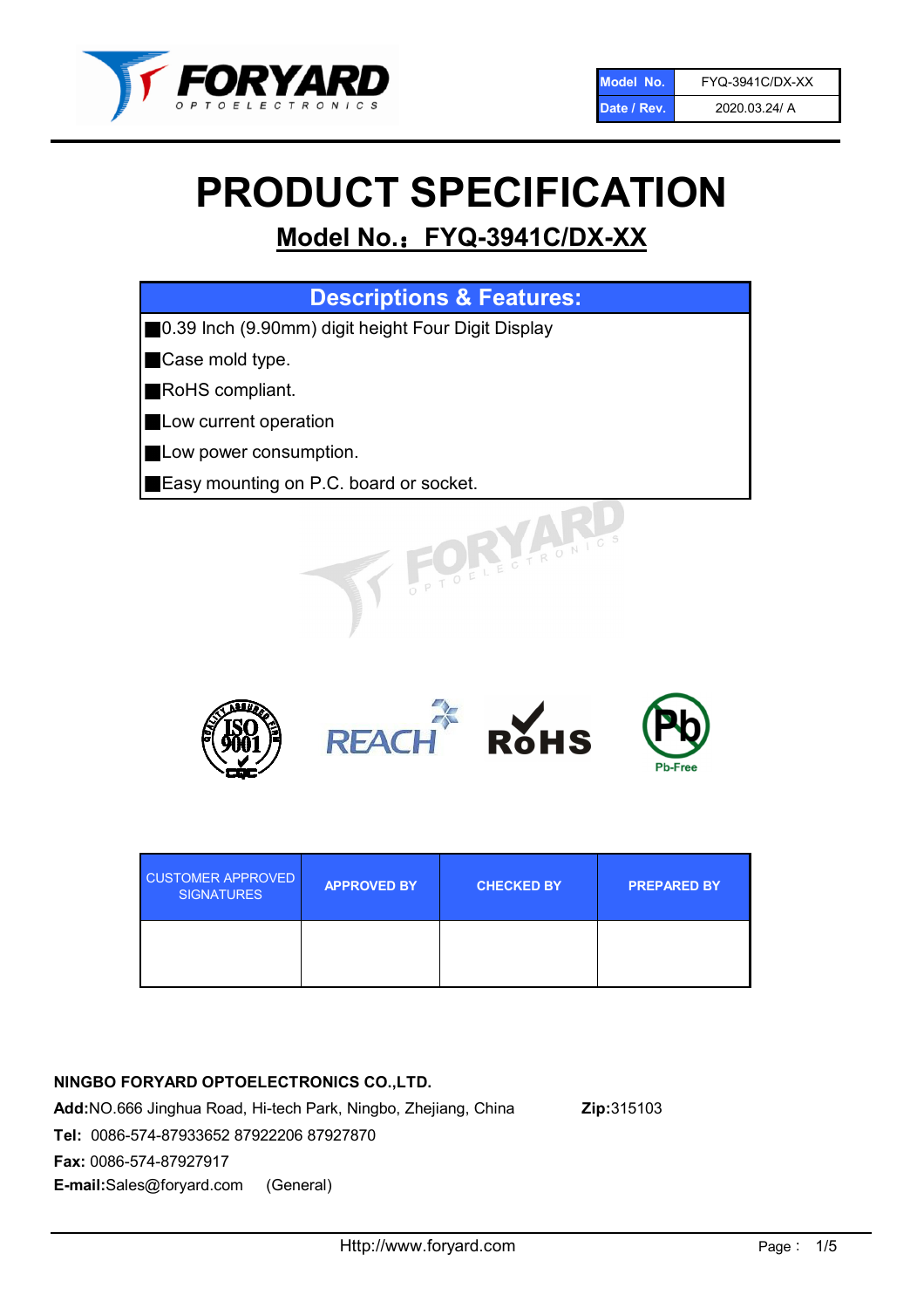

| Model No.   | FYQ-3941C/DX-XX |
|-------------|-----------------|
| Date / Rev. | 2020.03.24/ A   |

#### ■ -XX: REF Surface / Epoxy color

| Color<br><b>Number</b>      |                |                                                   |             |                |
|-----------------------------|----------------|---------------------------------------------------|-------------|----------------|
| REF Surface Color   O White |                | ○ Black  ○ Gray                                   | $\circ$ Red | $\circ$ Green  |
| Epoxy Color                 | I⊖ Water Clear | $\mathbin{\varcap}$ White $\mathbin{\varcap}$ Red | IO Green∶   | $\circ$ Yellow |

#### ■ Mechanical Dimensions



Notes:

- 1. All pins are Φ0.45[.019]mm
- 2. Dimension in millimeter [inch], tolerance is ±0.25 [.010] and angle is ±1° unless otherwise noted.
- 3. Bending≤Length\*1%.
- 4.The specifications,characteristics and technical data described in the datasheet are subject to change without prior notice.
- 5.The drawing is different from the actual one, please refer to the sample.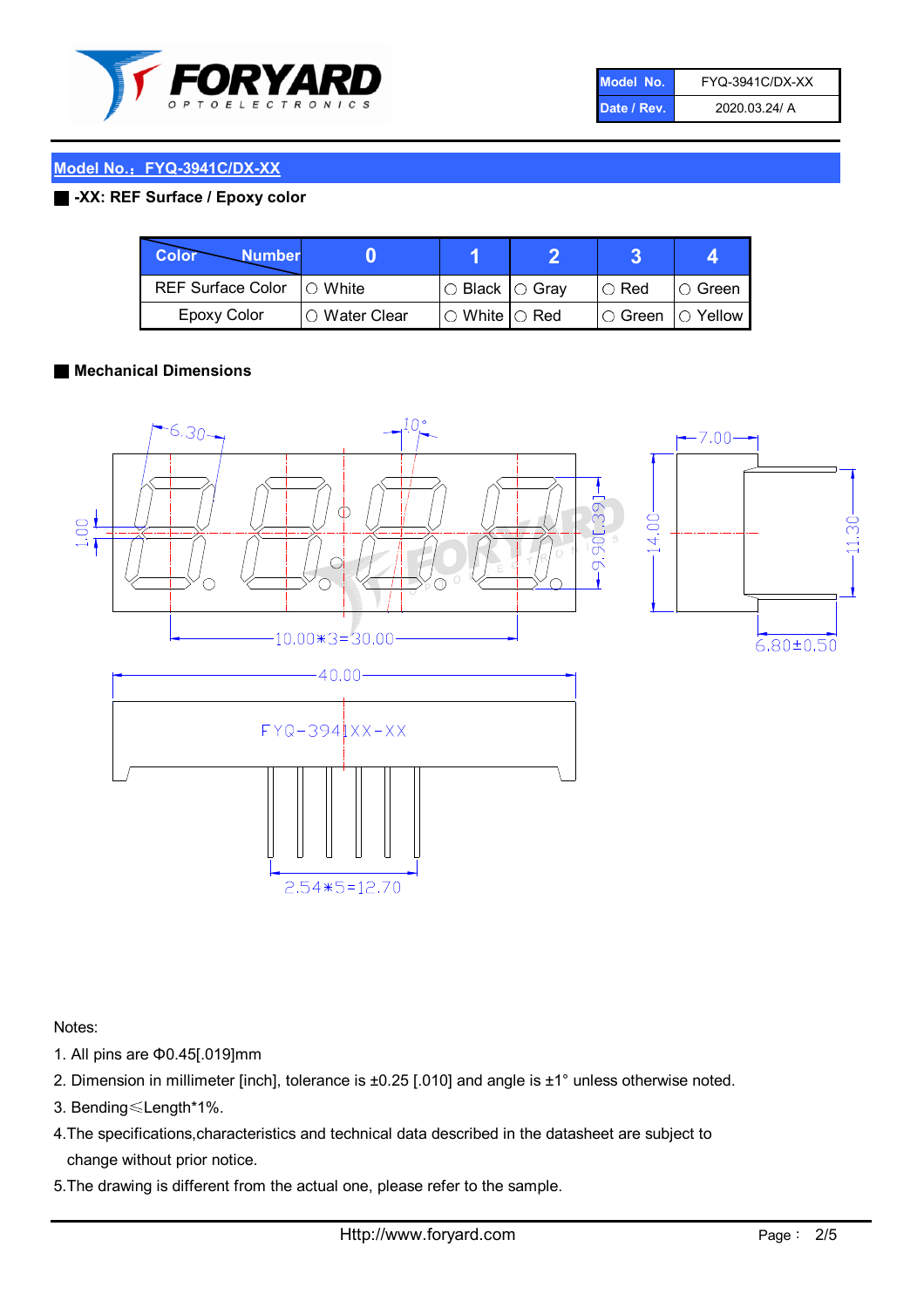

| Model No.   | <b>FYQ-3941C/DX-XX</b> |
|-------------|------------------------|
| Date / Rev. | 2020.03.24/ A          |

# ■ All Light On Segments Feature & Pin Position





#### ■ Internal Circuit Diagrams

FYQ-3941CX



FYQ-3941DX

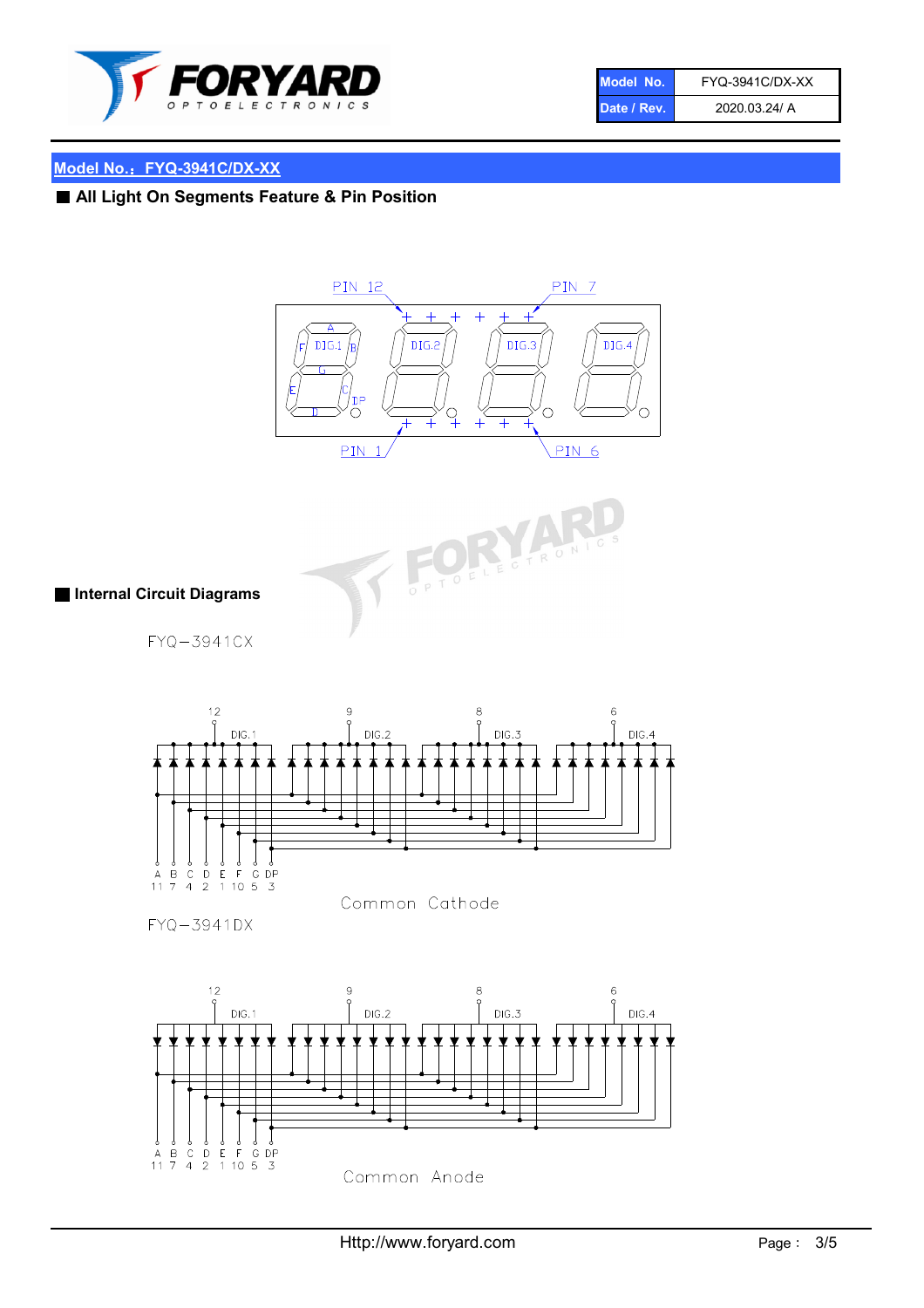

| Model No.   | FYQ-3941C/DX-XX |
|-------------|-----------------|
| Date / Rev. | 2020.03.24/ A   |

#### Absolute maximum

| ISUIULU IIIAAIIIIUIIII TALIIIYS |               |                       |              | (⊺a−∠J ∪ <i>)</i> |              |
|---------------------------------|---------------|-----------------------|--------------|-------------------|--------------|
| <b>Parameter</b>                | <b>Symbol</b> | <b>Test Condition</b> | <b>Value</b> |                   | <b>Unit</b>  |
|                                 |               |                       | <b>Min</b>   | <b>Max</b>        |              |
| Reverse Voltage                 | VR            | $IR = 30$             | 5            |                   |              |
| <b>Forward Current</b>          | ΙF            |                       |              | 30                | mA           |
| Power Dissipation               | Pd            |                       |              | 100               | mW           |
| <b>Pulse Current</b>            | Ipeak         | Duty=0.1mS,1KHz       |              | 150               | mA           |
| <b>Operating Temperature</b>    | Topr          |                       | $-40$        | $+85$             | $^{\circ}$ C |
| Storage Temperature             | Tstr          |                       | $-40$        | $+85$             | °C           |

#### ■ Electrical-Optical Characteristics

#### ● Color Code & Chip Characteristics:(Test Condition:IF=10mA)

Typ Max S | Hi $\textsf{Red}$  | AlGaInP | 660nm LE 20nm | 2.00 | 2.50 D | Super Red | AIGaAs/DH | 650nm | 20nm | 2.00 | 2.50 E | Orange | GaAsP | 625nm | 35nm | 2.00 | 2.50 A | Amber | GaAsP | 610nm | 35nm | 2.00 | 2.50 Y | Yellow | GaAsP | 590nm | 35nm | 2.00 | 2.50 G Yellow Green AIGaInP | 570nm | 10nm | 2.00 | 2.50 3.00 3.80 3.00 3.80 W | White | InGaN/GaN | X=0.29,Y=0.30 |CCT:9500K| 3.00 | 3.80 UHR Ultra Hi Red  $\vert$  AIGaInP  $\vert$  640nm  $\vert$  20nm  $\vert$  2.00  $\vert$  2.50 UR | Ultra Red | AlGaInP | 635nm | 20nm | 2.00 | 2.50 UE Ultra Orange | AIGaInP | 625nm | 20nm | 2.00 | 2.50 UA Ultra Amber | AIGaInP | 610nm | 20nm | 2.00 | 2.50  $UV$  Ultra Yellow  $\vert$  AlGaInP  $\vert$  590nm  $\vert$  20nm  $\vert$  2.00  $\vert$  2.50  $\text{UG}$  Ultra Yellow Green | AIGaInP | 570nm | 30nm | 2.00 | 2.50 PG | Pure Green | InGaN | 520nm | 36nm | 3.00 | 3.80 30nm 3.00 3.80 30nm 3.00 3.80 40~85 60~120~180 40~70 Segment-to-Segment Luminous Intensity ratio(Iv-M) 1.5:1 610nm 9~20(mw) 350~450 470nm 120~180 120~180 Ultra Blue InGaN/GaN 9~20(mw) 20~50 570nm | 30nm | 2.00 | 2.50 | 20~60 470nm 590nm InGaN/GaN B Blue I InGaN 570nm | 10nm | 2.00 | 2.50 | 10~20 30~105 30~135 460nm 520nm Ultra brightness **AlGaInP** AlGaInP 60nm AlGaInP 640nm Peak Wave Length $(\lambda_{\rm P})$ UB 460nm 635nm AlGaInP AlGaInP AlGaInP InGaN/GaN AlGaInP 10~20 Luminous **Intensity** (Iv) Unit:mcd AlGainP 660nm GaAsP GaAsP AlGaAs/DH **Spectral** Line halfwidth (∆λ1/2) 10~20 Standard brightness Forward Voltage(VF) Unit:V 15~30 10~20 625nm GaAsP 590nm **Emitting Color Dice Material** 10~21 610nm

#### Note:

1.Luminous Intensity is based on the Foryard standards.

2.Pay attention about static for InGaN

(Ta=25℃)

(Ta=25℃)